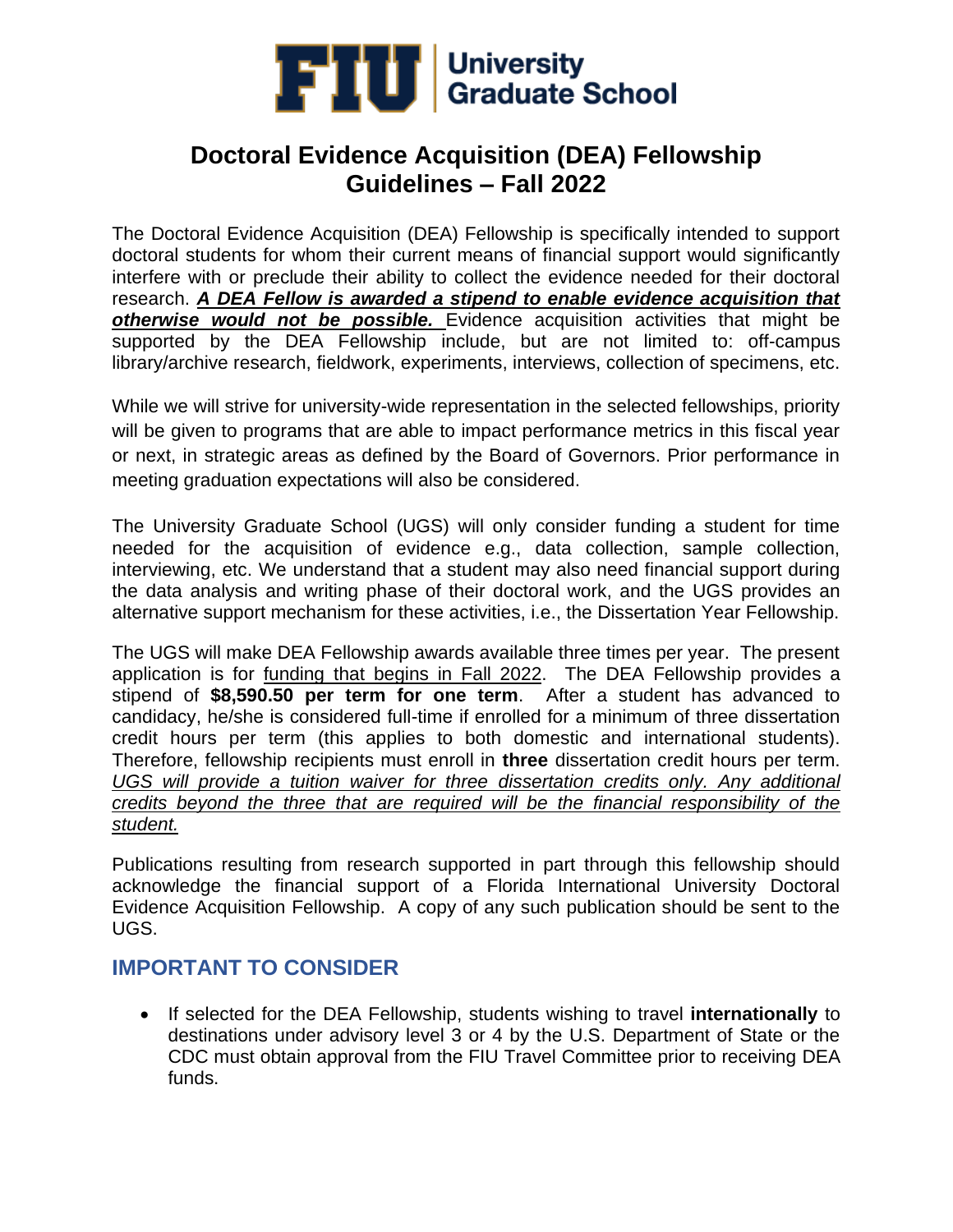- Deferment of the DEA Fellowship is **NOT** allowed. Exceptions will only be considered for students with extenuating circumstances or those traveling internationally who do not have their travel approved by the FIU Travel Committee.
- The DEA Fellowship may not be used to travel to countries designated as **State** Sponsors [of Terrorism](https://www.state.gov/state-sponsors-of-terrorism/) by the federal government.
- Students may not hold any other employment or undertake other types of training during the period they are receiving their fellowship.
- The DEA Fellowship is processed through Financial Aid. The stipend, which is considered a "scholarship", is disbursed as a lump sum at the beginning of the semester. Please note that in order not to exceed the cost of attendance, the DEA Fellowship may impact your ability to receive other types of financial aid such as student loans. Please contact Financial Aid at 305-348-7272 if you have any questions.
- UGS Fellowships can be awarded consecutively but not simultaneously.
- The Selection Committee is comprised of Associate Deans from each college. UGS does not take part in the selection process.

### **ELIGIBILITY REQUIREMENTS**

#### **All conditions outlined below must be met in order to be eligible to apply. NO exceptions will be made.**

To be eligible for consideration for DEA, applicants must:

1. Be currently enrolled for a minimum of three (3) dissertation credits

#### 2. **Have reached doctoral candidacy at the time of Fellowship application (D2 approved by UGS in Spring 2022 or earlier)**

- 3. Have a dissertation proposal (D3) approved with UGS, **OR** be in the process of submitting the proposal to UGS in Summer 2022 (If awarded, an approved dissertation proposal is **required**)
- 4. Full-time students who will be in the graduate program for more than four years (students who will be in their  $13<sup>th</sup>$  term or beyond in Fall 2022) at the time of receiving the award are **not** eligible to apply: If you were admitted in Fall 2018 or earlier, you are **not** eligible to apply.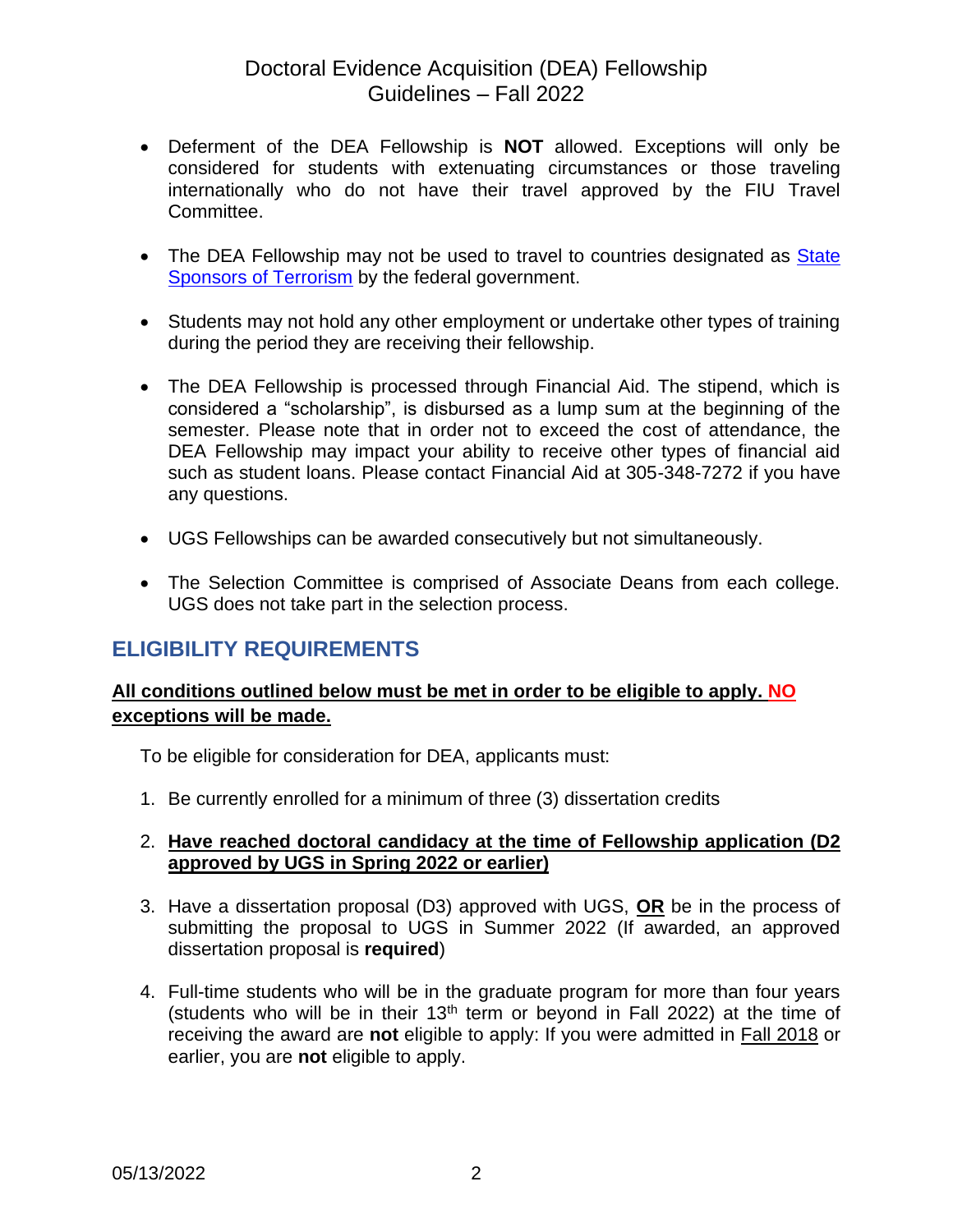5. If awarded, recipients must attest that they will work full-time on their dissertation research during the period of the fellowship and will not hold any other employment during that time

Applicants should submit their complete online application (including recommendation letters) through Academic Works by **11:59pm on Friday, June 3, 2022.**

## **EVALUATION CRITERIA**

*Primary consideration and justification related to the type of activities involved in data collection:*

- Student's current means of financial support would significantly interfere with or preclude their ability to collect the evidence needed for their doctoral research.
- Clear and detailed timeline of evidence acquisition activities, including where they will take place (i.e. travel dates, **confirmed letter of collaboration or invitation from labs that detail specific accommodations**).
- The timeline clearly indicates the term when DEA support is needed (maximum award is one term). Please include a strong justification for a non-GA/TA assignment during your data collection.
- Major Professor's track record as an outstanding mentor to students. For recently hired faculty the academic training and previous experiences will be used in the evaluation of their potential to serve as an outstanding mentor. Part of the evidence will be obtained from the major professor's record based on information provided in the accompanying letter of recommendation, and the Annual Evaluation and Mentoring Plans submitted for previously advised students.
- Department's success in achieving the main expectations of the fellowship. Part of the evidence will be obtained from the Department's record based on the Annual Program Summary generated by UGS.

## **GUIDELINES FOR STUDENTS:**

- The application must be initiated and completed online by accessing the Academic Works portal [\(https://fiu.academicworks.com/\)](https://fiu.academicworks.com/) using their MyAccounts username (i.e. jdoe001@fiu.edu) and password.
- Complete General Application (**NOTE:** Academic Works requires that a general application [resume and personal statement] be completed before you apply to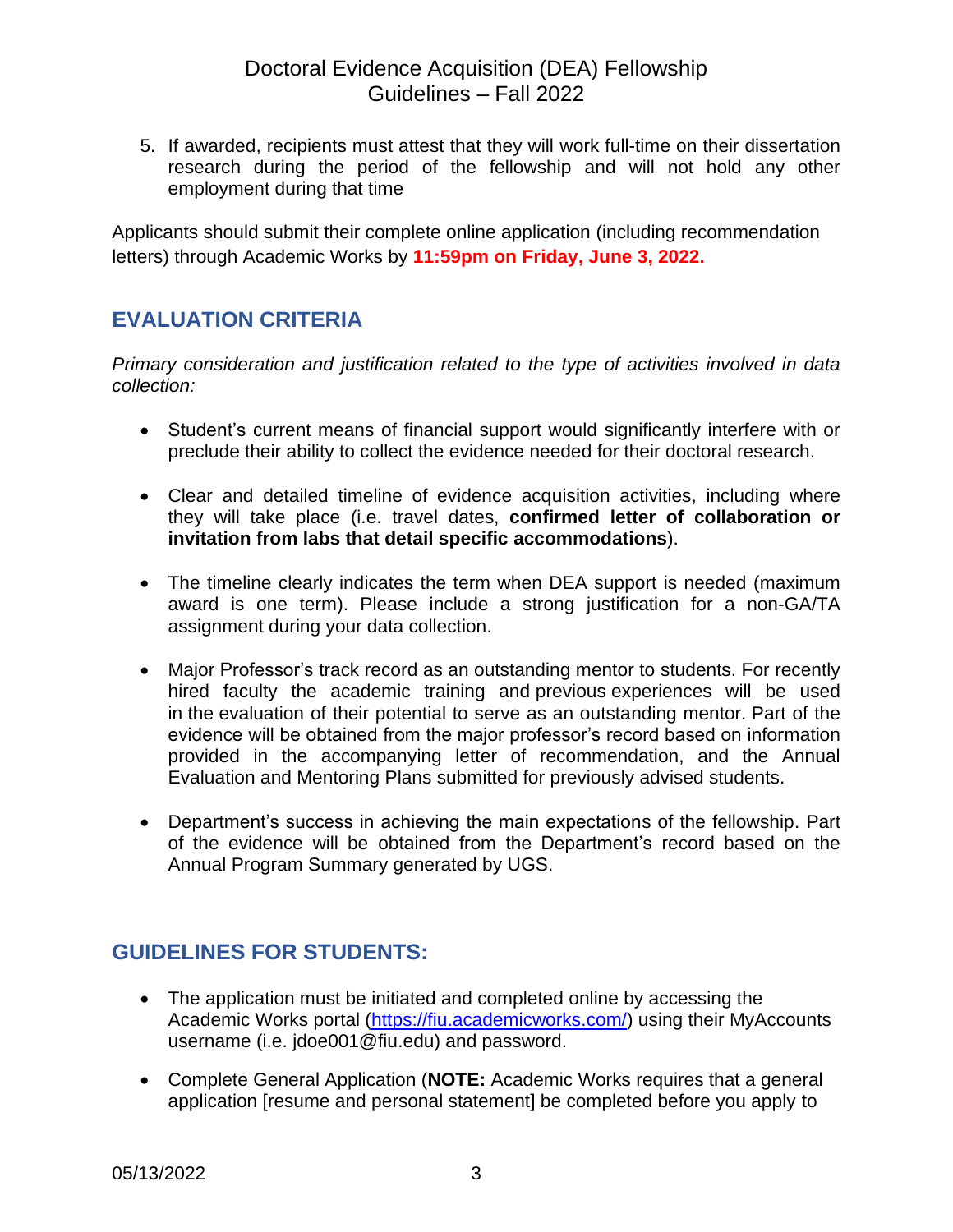**ANY** fellowship in the system. Since this is a system requirement and not a UGS requirement, students can upload [this document](http://gradschool.fiu.edu/wp-content/uploads/2018/10/CV-and-Personal-Statement-NOT-APPLICABLE.pdf) to bypass this requirement. If you choose to upload a resume and personal statement, please keep in mind they will **NOT** be reviewed or taken into consideration by the Graduate Program Director or Selection Committee).

- Once General Application is complete, you may proceed to apply for the DEA.
- Applicants will assign **three** recommenders through the online application by providing the name and e-mail address of each recommender.
	- o Letters must be provided by the **major professor AND two faculty members** to be submitted online by **11:59pm on Friday, June 3, 2022.**
	- o Applicants may check the status of the recommendation letters by logging into Academic Works and clicking on "My applications".
	- o Applicants have the option of resending the reference request to the recommender, and/or changing the recommender if necessary.
	- o Applicants will receive a confirmation e-mail once the recommender has submitted the letter of recommendation.

**Note**: Applicants may go back to make changes to the application (even after submitted) until the submission deadline of **Friday, June 3, 2022** deadline.

### **GUIDELINES FOR MAJOR PROFESSOR/ RECOMMENDERS:**

- Major Professors and Recommenders will receive an automated email from "FIU Scholarships" with a link to complete a questionnaire and upload the letter of recommendation
- To access the online reference portal please follow the link and click on the **reference and reviewer tab** on the top right corner. **Do not sign in using MyAccounts.** You will see your e-mail address populated and will need to create a password. Enter your desired password, then enter it a second time and select create to enter the portal. This password is not connected to your FIU credentials.
- The major professor must complete a summary table (that includes information for the **past three years** of mentored students). The summary table will be available in the Academic Works portal and must be uploaded at the time the recommendation letter is submitted.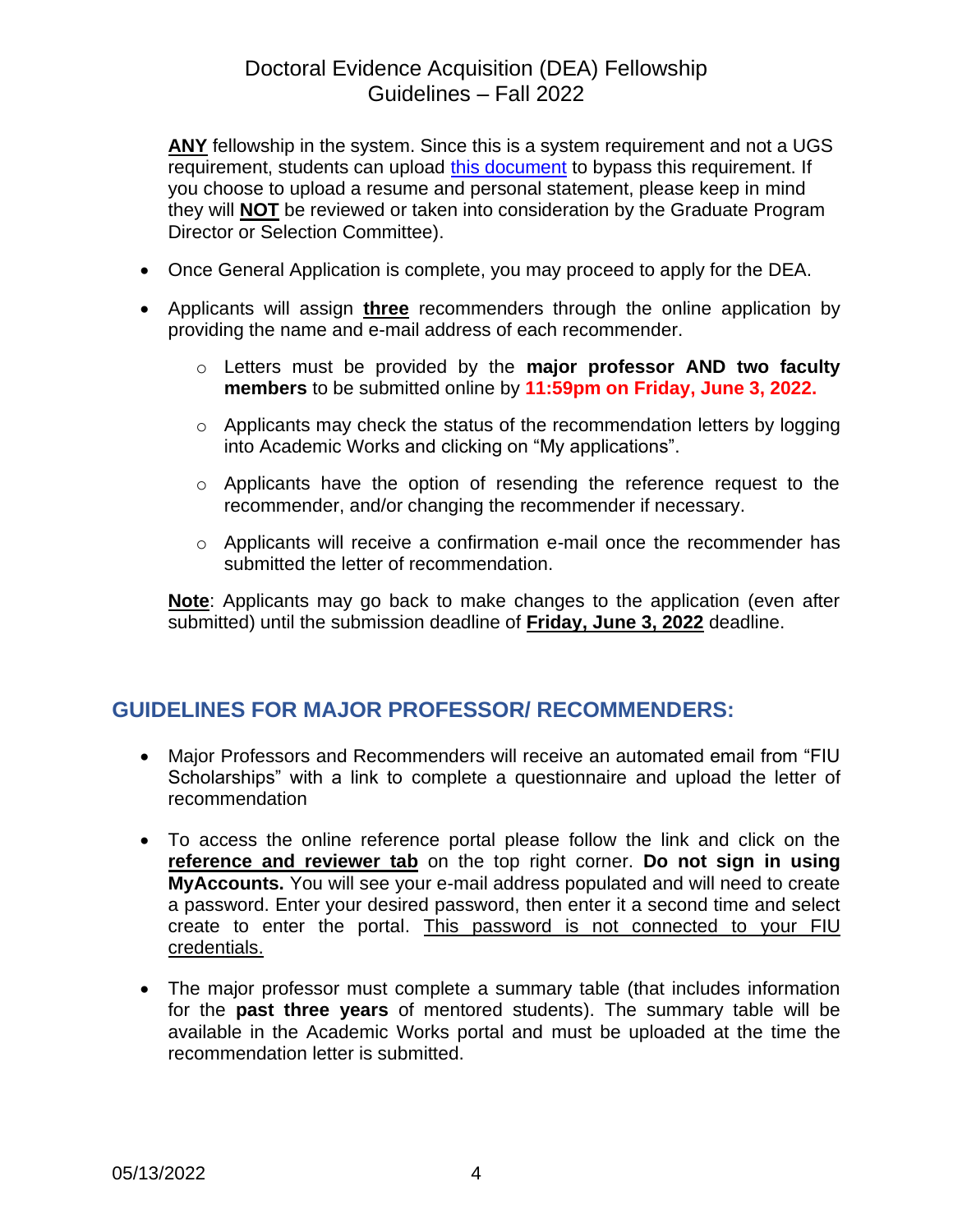o Students mentored by newly appointed faculty members, who have not yet graduated students, will not be penalized. Newly appointed faculty, must complete a paragraph stating why they would be suitable mentors on the bottom of the summary table and will be judged based on post-degree appointments, publications from theses or dissertations, evidence of acquiring external funds sufficient to support doctoral students, and any involvement in professional activities or services that are applicable.

#### **GUIDELINES FOR DEPARTMENTS:**

- Each doctoral degree-granting **program** may submit **unlimited** DEA Fellowship nominations. While we strive for university-wide representation in the selected fellowships, in awarding fellowships, priority will be given to programs that are able to impact performance metrics in this fiscal year or next, and are in strategic areas as defined by the Board of Governors. Prior performance in meeting graduation expectations will also be considered.
- Graduate Program Directors (GPDs) and departmental committees will be notified once applications pertaining to their department are ready for review in the Academic Works portal. **Note**: Only student applications that meet eligibility requirements will be routed to GPDs.
- To access the portal, GPDs and departmental committee members will use their MyAccounts username (i.e. jdoe001@fiu.edu) and password. Once logged in:
	- 1. GPDs and departmental committee members will be able to see the applications assigned for their review.
	- 2. Ranking students will no longer be required. Departmental committee members will indicate whether the applicant should be nominated for the award. They also have the option of adding comments for the GPD to review.
	- 3. Once the applications have been reviewed by committee members, it is the GPD's responsibility to mark as "**Finalists**" those students that will be nominated for the award and routed to the Selection Committee.

GPDs must submit nominations through **Academic Works** by **11:59pm on Friday, June 17, 2022.**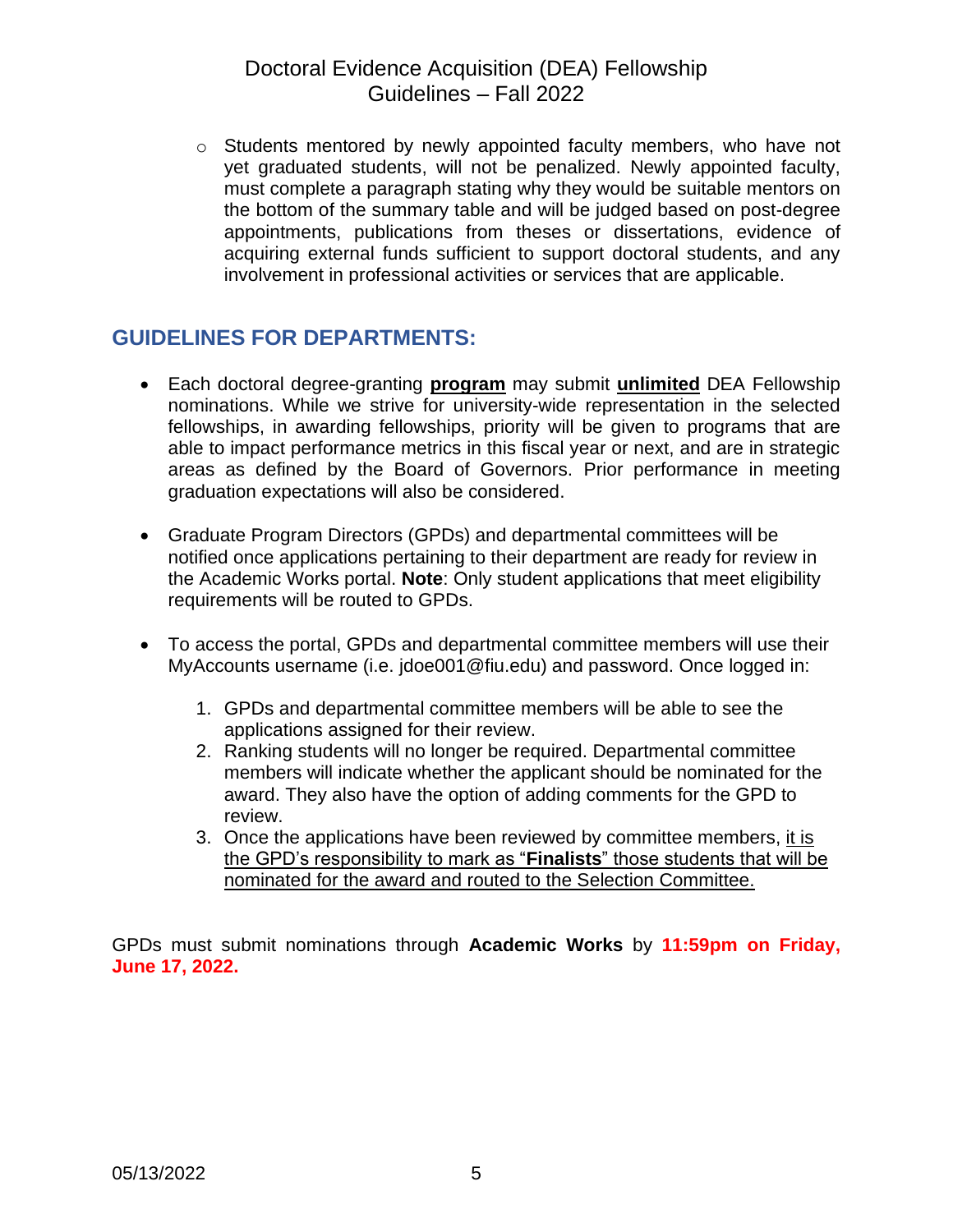# **FALL 2022 APPLICATION WORKFLOW AND AWARD TIMELINE**



#### **Friday, June 3, 2022 by 11:59pm**

Deadline for students and recommenders to submit completed documents through Academic Works

#### **Friday, June 17, 2022 by 11:59pm**

Deadline for Graduate Program Director to submit nominations through Academic **Works** 

#### **Week of Monday, July 11, 2022**

Selection Committee meets to make award recommendations

#### **Week of Monday, July 18, 2022**

The UGS notifies departments of awards and sends official letter to all applicant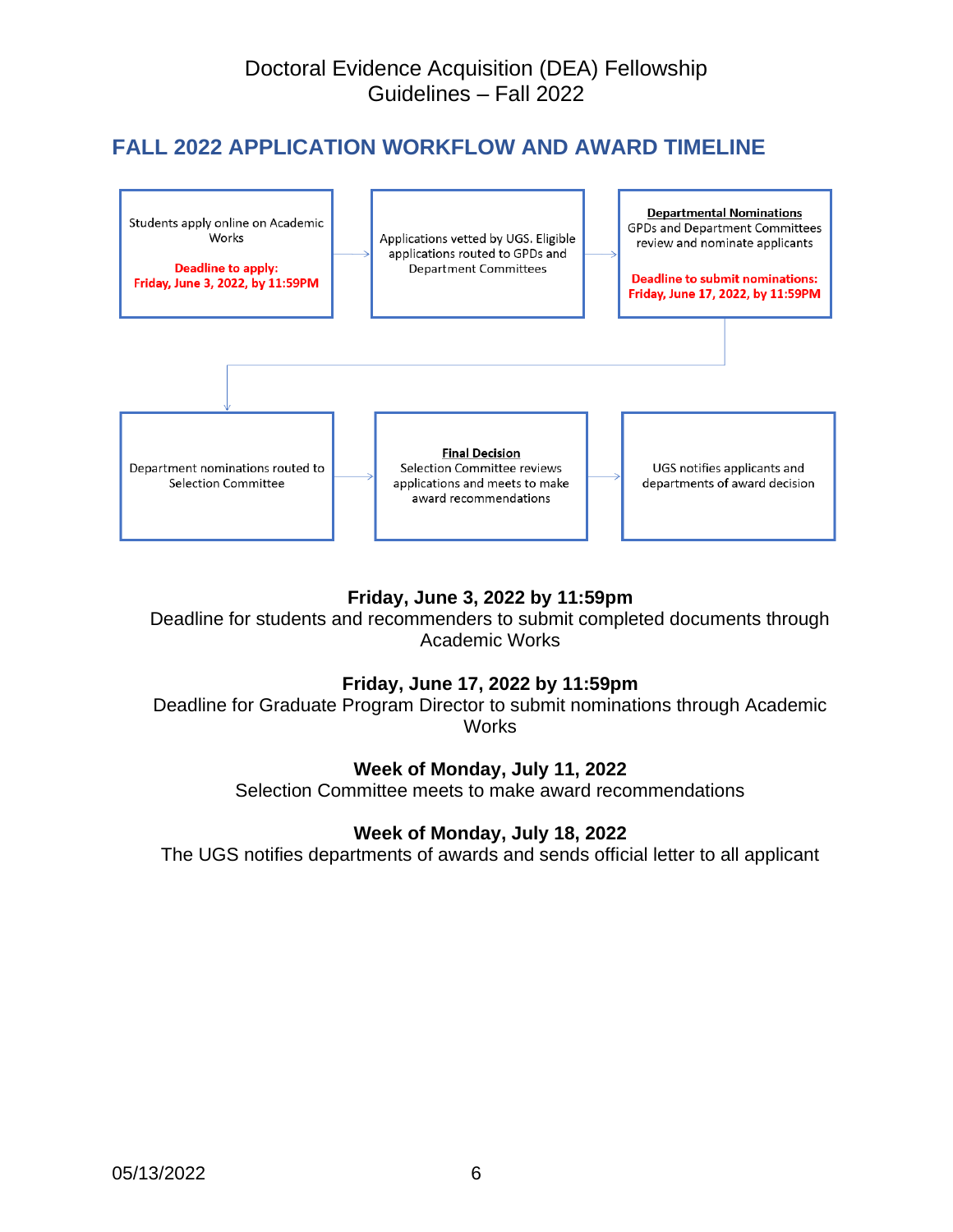# **FALL 2022 APPLICATION QUESTIONS:**

1. Have you reached doctoral candidacy at the time of this Fellowship application (D2 approved by UGS in Spring 2022 or earlier)?

2. Proposed Title of Dissertation

3. Summarize the significance of the project in **non-specialist** language.

4. Summarize your research methodology and describe where your evidence acquisition will take place. Please indicate how being awarded a DEA will enhance your training, research experience, etc.

5. Provide a timeline for acquisition of doctoral evidence, including collection of pilot data or preliminary research. Please include travel dates and be specific. Be clear about where the research currently stands. Include only evidence acquisition activities, i.e., do not include analysis, writing or presentation activities.

6. Attach any letters or documentation of collaboration or invitation from a lab, library, etc., you will be visiting. (Please scan all documentation into one PDF)

7. Explain exactly how your current means of financial support precludes or significantly interferes with your ability to carry out the acquisition of evidence required for the dissertation.

8. Numbered list of **published** or **accepted** manuscripts from work done at FIU. Provide full citation and number of pages. Indicate clearly if manuscript is an original article, book chapter, or refereed conference proceeding.

9. Numbered list of professional presentations (given or accepted) from work done at FIU. Provide full citation including the list of authors as they appear. Do not repeat citations. Provide meeting, location, and date.

10. Summary of previous and ongoing financial support during Doctoral Studies at FIU while as a student (e.g. TA, RA, Fellowships, scholarships, etc.). If reapplying after receiving a DEA Fellowship, why do you need to be awarded again?

11. List all external funding specifically applied for by the student. Indicate if funding was awarded, the **amount awarded**, and the period of support provided.

12. Please request a reference from your Major Professor (Letter of recommendation from Major Professor is **required**).

13. Please request two references from faculty other than your major professor (Letter of Recommendation from two faculty members is **required**).

14. Please type in your first and last name acknowledging that you understand and attest all information provided is accurate to the best of your knowledge.